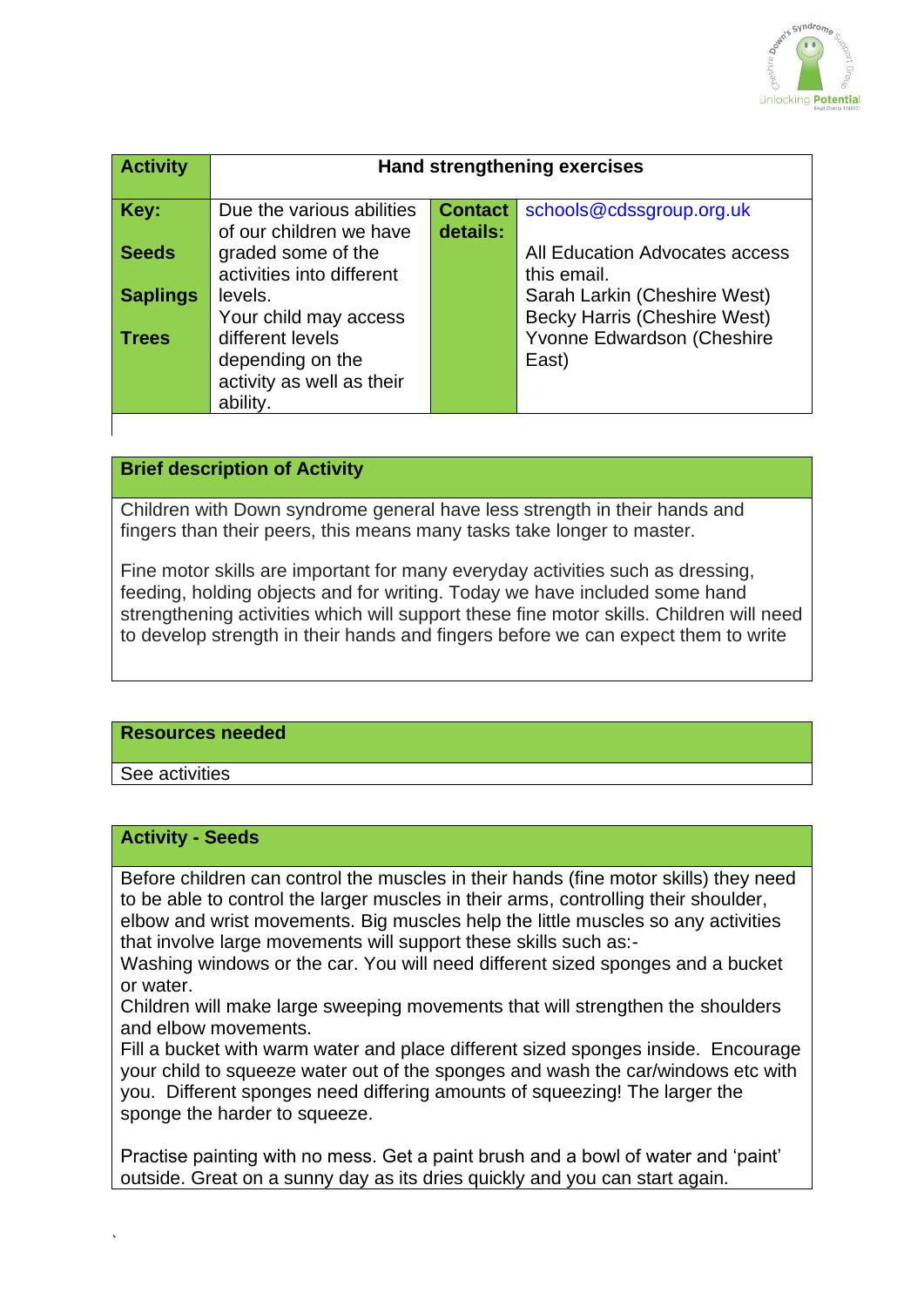

## **Activity – Saplings**

Moving objects with kitchen tongs. For this activity you will need kitchen tongs and small, light objects such as pom poms. Place small, fairly light objects onto a tray and give your child some kitchen tongs to pick them up and move them to another tray. Use tweezers and smaller objects to repeat the game (please supervise as needed)



Collect a selection of things that require manipulation of some kind to make them work, fill them with water and use outside on a sunny day.

Washing up liquid bottles, soap dispensers, spray bottles are all great practice for squeezing and pushing. Obviously only use items that haven't contained chemicals beforehand and make sure they are well rinsed out before use.



Clothes peg number game.

You will need clothes pegs, cardboard, pictures of something your child likes (e.g. dinosaurs) to stick on the card, Numicon if you would like to use it. Print out or draw dinosaurs/animals or something your child likes and stick them onto some card. Write a number or stick/draw Numicon shape onto the picture. See if your child can place clothes pegs onto the card to

match the number or Numicon frame. e.g. number/frame  $6 = 6$  clothes pegs.

Threading is a great activity for promoting fine motor skills. If you haven't got anything at home, then try using spaghetti and threading on some Cheerios or threading shoelaces through penne pasta.

### Watering the plants

Using a misting water bottle filled with water, ask your child to water the house or garden plants/mist the leaves. The squeezing action is good for strength and grasp.

Alternatively fill a bowl with water and give your child a jug to fill and refill. The pouring action takes a degree of control, you could do this daily by allowing your child to pour their own drink or putting milk in a small jug for them to pour onto their cereal.

# Dressing skills

Finding a selection of clothing items that might fit a large doll or teddy with zips, large buttons or poppers would make great practice for dressing skills. Zips on old bags or clasps on purses etc make excellent practice too.

If your child is just beginning to dress themselves them help them to get started and then encourage them to finish off e.g. put on socks and encourage your child to pull them up, once they have mastered this then stop at the heel and encourage